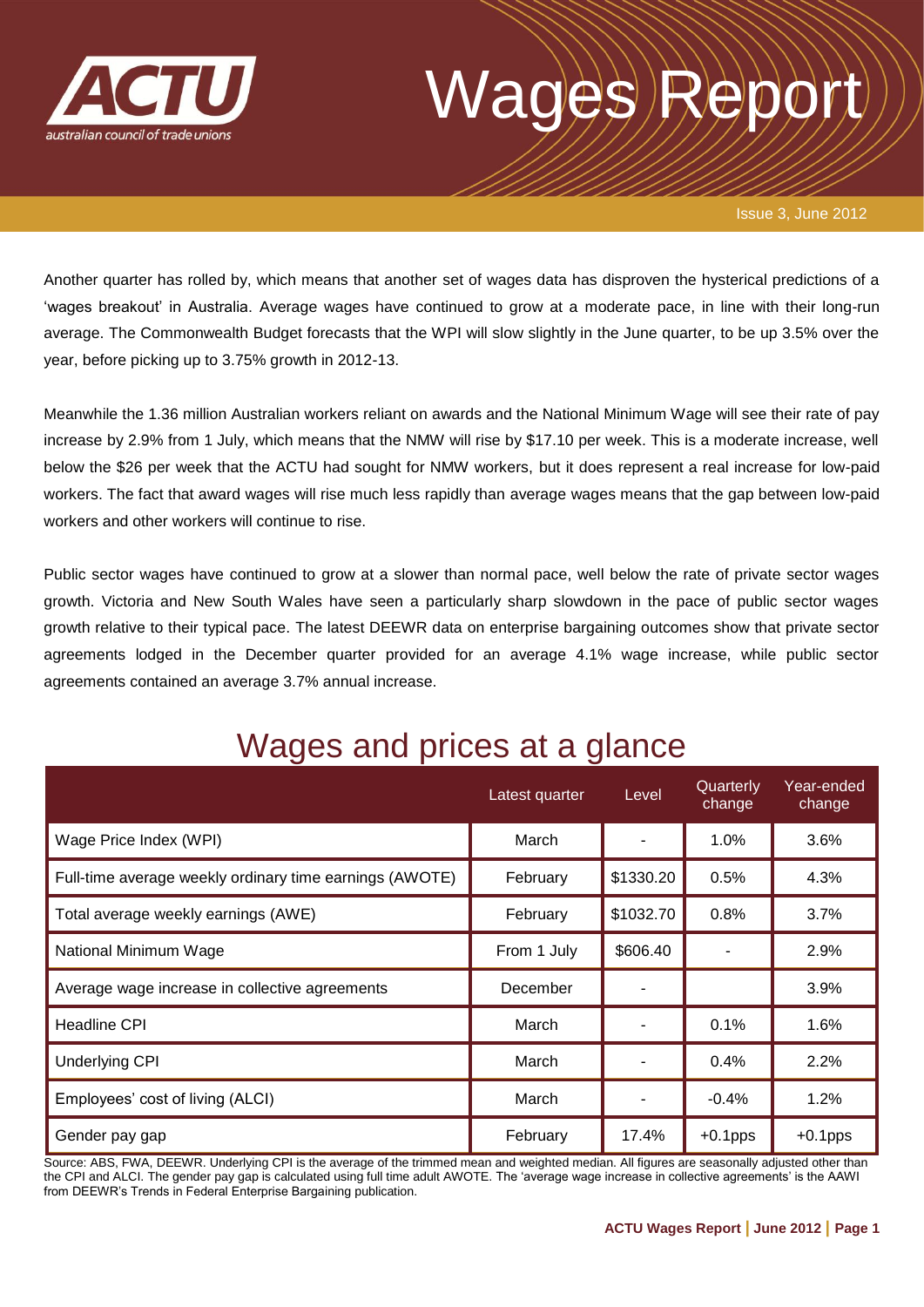## Wage Price Index

Wages growth remains around its average pace. There was consistent, moderate wage growth over the year to the March 2012 quarter. The Wage Price Index (WPI) grew by 3.6% in the year to the March quarter, in line with its long-run average. The long-run average for the WPI is the period since 1997, when that ABS series began.

Wages grew at an elevated pace in 2005-2008, before experiencing a rapid decrease due to the Global Financial Crisis (GFC) in 2009. Over the past two years, wages growth has climbed back up to around its longrun average, which is where it has remained for the past three quarters.





Source: ABS 6245.0 and ACTU calculations Mar 02 Mar 04 Mar 06 Mar 08 Mar 10 Mar 12

Over the past two years or so, employer groups have argued that wages growth has been too high and is in danger of leading to a 'wages breakout' or wage-price spiral. The data continue to undermine these sensationalist claims.

Private sector wage growth has slowed slightly to 3.7%, down from 3.8% last quarter. It remains slightly above the long-run average of 3.5%. Wages in the private sector are growing at a solid pace, but they're rising more modestly than they did in the period before the financial crisis.



Source: ABS 6245.0 and ACTU calculations

[Figure 3](#page-1-0) outlines year-ended growth by industry from March 2011 to March 2012. The fastest growth in wages was in the resources sector, with mining, construction, real estate and the professional industry sectors all experiencing growth at 4% or above. Wages growth was slow in the health care, public administration, and retail trade industries.

#### <span id="page-1-0"></span>**Figure 3: WPI growth by industry (year-ended)**

| Mining                         | 4.4% |    |      |    |    |    |
|--------------------------------|------|----|------|----|----|----|
| Professional, scientific and   |      |    | 4.2% |    |    |    |
| Construction                   |      |    | 4.0% |    |    |    |
| Rental, hiring and real estate |      |    | 4.0% |    |    |    |
| Financial and insurance        |      |    | 3.9% |    |    |    |
| Wholesale trade                |      |    | 3.9% |    |    |    |
| Other services                 |      |    | 3.7% |    |    |    |
| Manufacturing                  |      |    | 3.6% |    |    |    |
| Arts and recreation services   |      |    | 3.6% |    |    |    |
| <b>Education and training</b>  |      |    | 3.4% |    |    |    |
| Information media and          |      |    | 3.4% |    |    |    |
| Transport, postal and          |      |    | 3.3% |    |    |    |
| Accommodation and food         |      |    | 3.3% |    |    |    |
| Administrative and support     |      |    | 3.3% |    |    |    |
| Electricity, gas, water and    | 3.3% |    |      |    |    |    |
| Retail trade                   | 2.9% |    |      |    |    |    |
| Health care and social         | 2.9% |    |      |    |    |    |
| Public administration and      | 2.9% |    |      |    |    |    |
| 0%                             |      | 1% | 2%   | 3% | 4% | 5% |

Source: ABS 6345.0

**ACTU Wages Report | June 2012 | Page 2**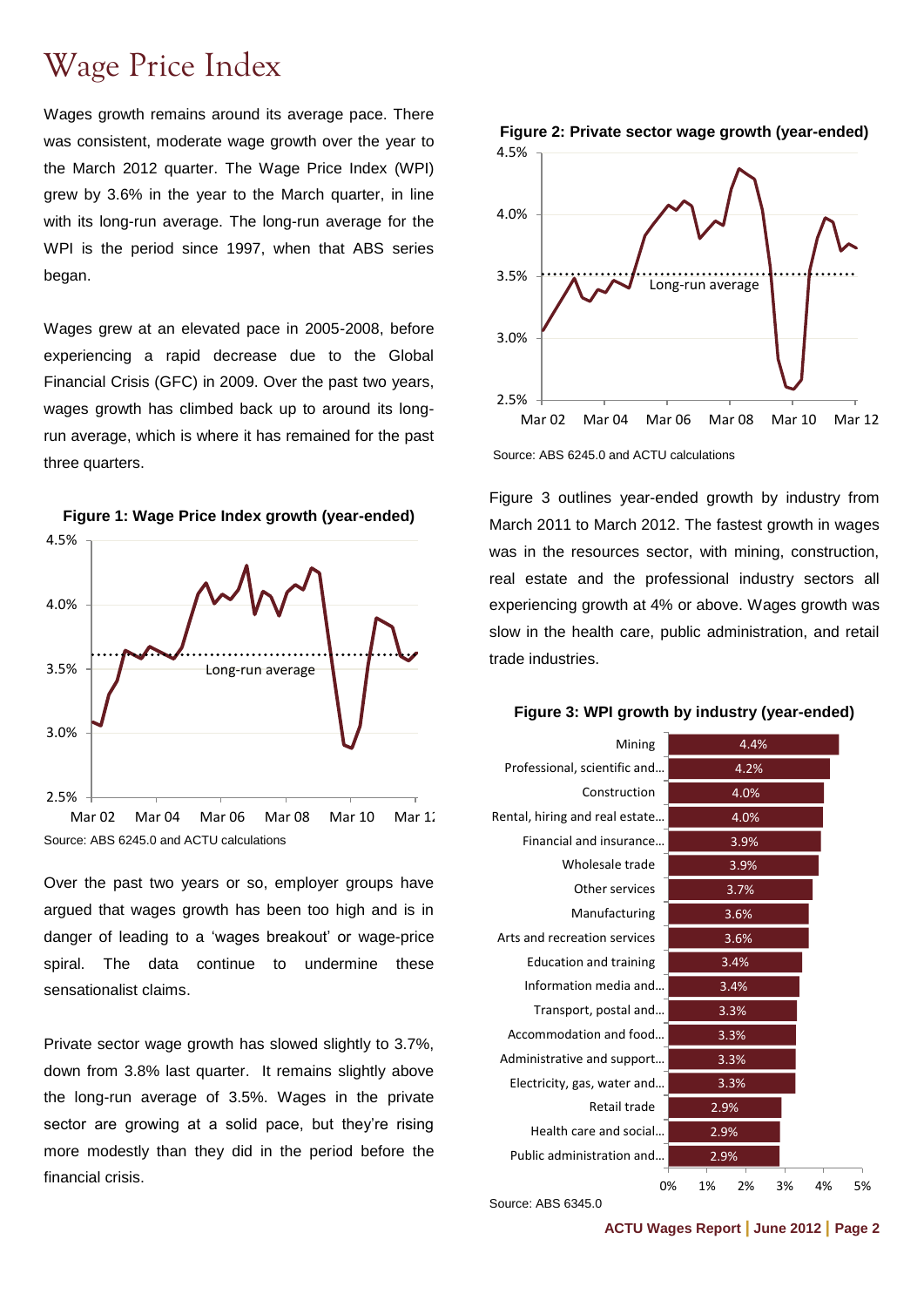Public sector wage growth remains quite low, dropping from 3.2% growth in the year to the September 2011 quarter to 3.1% growth in the year to March 2012, well below the long-run average of 3.9%. Quarterly growth has also dropped slightly, from 0.9% last quarter to 0.8% this quarter.

The rate of public sector wages growth has been falling since around mid-2009, and is now well below the rate of private sector wages growth. This is a reversal of the typical trend, with public sector wages usually growing faster than wages in the private sector. This may be attributed to delays in in public sector bargaining around new enterprise agreements; restrictive and unfair wages policies, particularly among state governments; and cutbacks to Departmental budgets.



### **Figure 4: Public sector wage growth (year-ended)**

The largest falls in public sector wages growth, relative to their long run averages, have been experienced in Victoria and New South Wales. The Victorian public sector WPI grew by only 2.4% over the year to March 2012, whereas public sector wages in that state have grown at an average of 3.6% over the long run. This is shown in [Table 1.](#page-2-0) These data don't show wages growth by jurisdiction – the Victorian figures include Commonwealth public servants employed in Victoria. Nevertheless, it appears that public sector wages policies in Victoria and NSW are having an effect on aggregate wages growth.

#### **Table 1: Public sector wage growth by State**

<span id="page-2-0"></span>

|                          | . פ - פי             | - ,                          |
|--------------------------|----------------------|------------------------------|
| Year to<br>March<br>2012 | Long-term<br>average | Gap<br>(percentage<br>point) |
| 3.1%                     | 4.1%                 | 1.0                          |
| 2.4%                     | 3.6%                 | 1.2                          |
| 3.3%                     | 4.0%                 | 0.7                          |
| 3.2%                     | 3.8%                 | 0.6                          |
| 4.0%                     | 3.9%                 | $-0.1$                       |
| 3.0%                     | 3.8%                 | 0.8                          |
| 3.4%                     | 3.5%                 | 0.1                          |
| 3.0%                     | 3.7%                 | 0.7                          |
|                          |                      |                              |

Source: ABS 6345 (original) and ACTU calculations.

[Table 1](#page-2-0) shows that all states and territories other than WA have seen slower than average wages growth in the public sector.

Strong wages growth Western Australia was not confined to the public sector. WA continued to experience high wages growth relative to the rest of Australia, partly due to the resources boom, with the WPI growing by 4.5% over the year to March 2012 in that state.





Source: ABS 6345.0

Tasmanian wages growth was the slowest in the nation in the year to March, slightly below the pace of growth in the ACT. Slow wages growth in the ACT is likely to be significantly affected by the below-trend growth in public sector wages growth.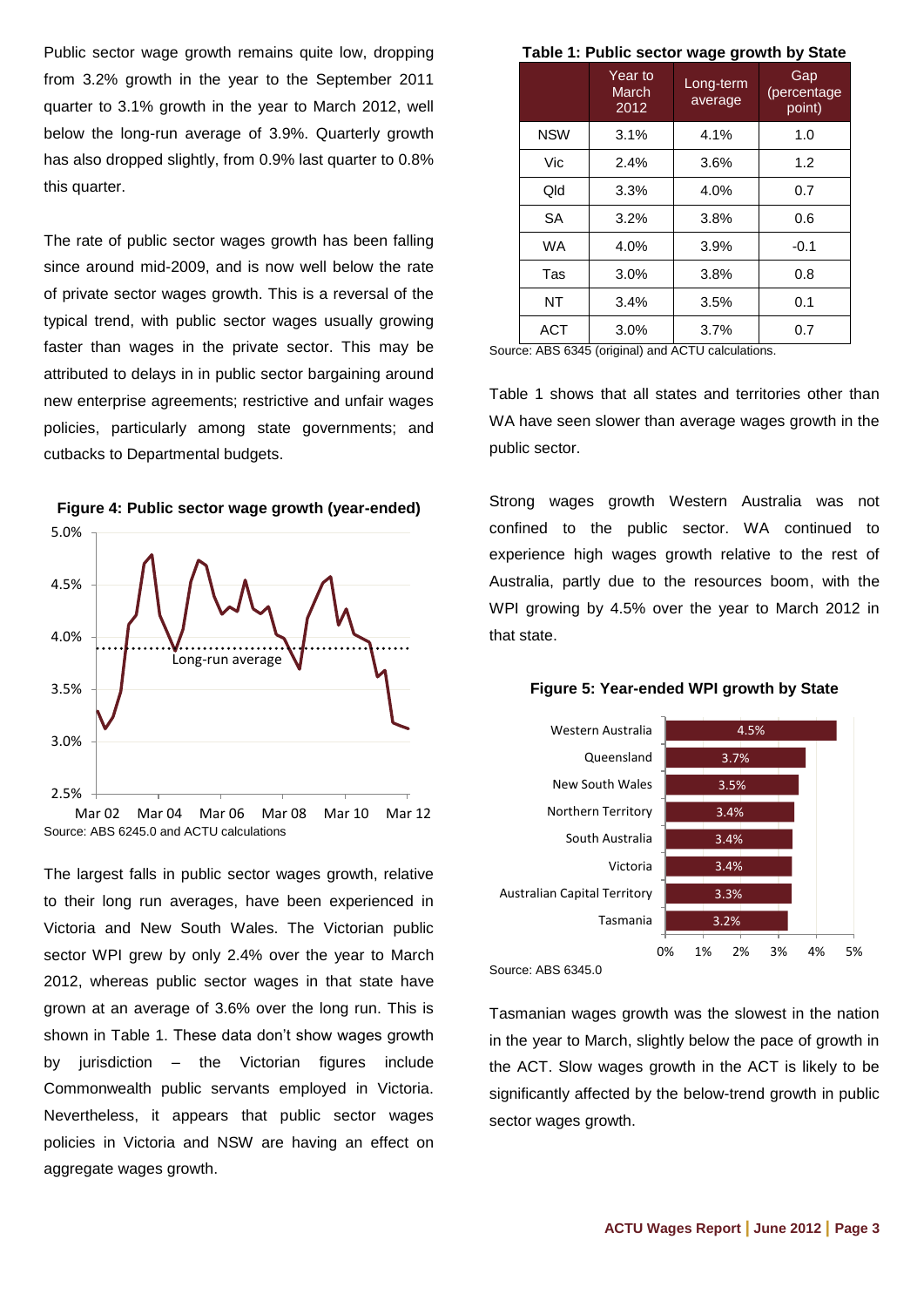## Feature: Measuring changes in the cost of living

The cost of living has been a recurring theme in Australian policy debate in recent years. Part of the debate has been about how to measure changes in the cost of living. If increases in the consumer price index (CPI) remain within the RBA's target band, does that prove that concerns about a rising cost of living are illfounded? The answer is 'not necessarily'.

The ABS has said that the CPI is "not the conceptually ideal measure for assessing the changes in the purchasing power of the disposable incomes of households".<sup>1</sup> The CPI measures overall price inflation for Australian households as a whole – not for any particular household type, like working households or pensioner households. It's well designed for use in macroeconomic policy, like setting interest rates, but isn't specifically designed as a cost of living measure.

In recognition of the CPI's limitations, the ABS also maintains alternative measures of price changes – Analytical Living Cost Indexes (ALCI). One ALCI measures the change in the cost of living for employee households. As the ABS puts, it the ALCIs are "particularly suited for assessing whether or not the disposable incomes of households have kept pace with price changes"*. 2* In other words, the employee ALCI is generally better than the CPI for measuring the change in the purchasing power of workers' wages.

#### **Table 2: Average year-ended growth rate in the employee ALCI and the CPI over various periods**

|                              | ALCI (%) | CPI (%) |
|------------------------------|----------|---------|
| September 1998 to March 2005 | 3.3      | 3.2     |
| June 2005 to December 2008   | 4.1      | 3.3     |
| March 2009 to March 2010     | 0.6      | 2.0     |
| June 2010 to March 2012      | 3 g      | 3.0     |

Source: ACTU calculations based on ABS 6463

In recent years, other than the period around the time of the financial crisis, the employee ALCI has tended to rise more rapidly than the CPI. This means that CPI

 $\overline{a}$ 

inflation has understated the growth in workers' cost of living.

In cumulative terms, the employee ALCI rose by 52.3% between June 1998 and March 2012, while the CPI rose by 48.4%. This is shown in [Figure 6.](#page-3-0) Full-time average earnings rose by 11.8% in real terms between June 2005 and March 2012 if the CPI is used as the price measure; real wages growth over the period was 9.3% if the ALCI is used instead.

<span id="page-3-0"></span>



Source: ABS 6463

There are a range of differences between the ALCI and the CPI that cause them to increase at different rates. The 'weights' given to each type of good or service are different in the two measures, as the ALCI reflects the purchasing patterns of working households in particular. Perhaps the biggest difference concerns housing – the ALCI includes interest rate payments, while the CPI doesn't. On the other hand, the CPI includes the price of purchasing a new home (minus land), while the ALCI doesn't.

The ALCI isn't perfect either – no measure of changes in the cost of living will ever reflect the price changes experienced by everyone. Unions should be aware that there are reasons to prefer it to the CPI as a measure of the change in workers' cost of living.

<sup>1</sup> ABS 6463, explanatory notes 2

ABS 6440, 'What is the CPI?'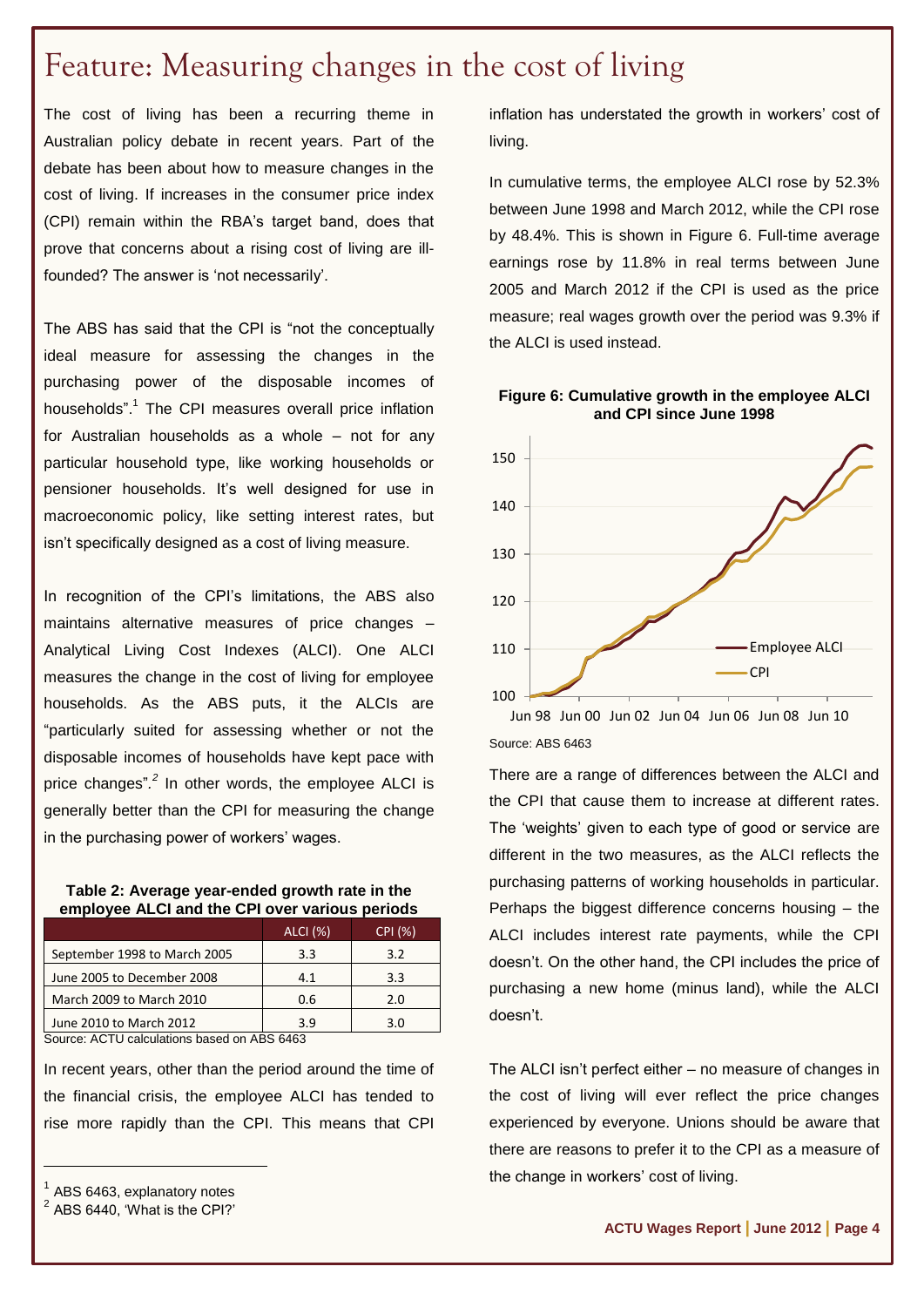## Average Weekly Earnings

The average weekly ordinary time earnings (AWOTE) for an adult working full-time rose by 4.4% in the year to February 2012, with average wages growth picking up only slightly from 4.3% in the November 2011 quarter. Year-ended growth in the past two quarters has been below the decade-long average of 4.8%. The full-time average weekly earnings were \$1346 in February 2012.



**Figure 7: Full-time AWOTE growth (year-ended)**

Source: ACTU calculations based on ABS 6302.0

Over the past two quarters, year-ended total earnings growth has remained steady at 4.7%, below the decadelong average but still higher than ordinary time wages growth over the same two quarters. Total average earnings are the sum of all ordinary time earnings as well as any overtime payments. Total average earnings growth for full-time employees over the past decade has trended slightly higher than ordinary time earnings, at 4.9%.

The gender pay gap based on full-time earnings was 17.5%. The GPG began rising in the mid-2000s and reached 17% in late 2009, for the first time in decades.

[Figure 8](#page-4-0) shows the total average earnings growth for all employees, including full-time, part-time and casual employees.

<span id="page-4-0"></span>

The decade-long average growth for all employment categories has been considerably slower than that for full-time employees, at 4.3%. The year to February 2012 was just above the trend rate, at 4.4%.

**Figure 10: Full-time AWOTE by industry**

| Mining                        | \$2,267.40 |  |
|-------------------------------|------------|--|
| Professional, scientific      | \$1,654.30 |  |
| Financial and insurance       | \$1,586.70 |  |
| Information media and         | \$1,579.80 |  |
| Electricity, gas, water and   | \$1,532.90 |  |
| <b>Education and training</b> | \$1,452.80 |  |
| Public administration and     | \$1,421.40 |  |
| Wholesale trade               | \$1,364.90 |  |
| Construction                  | \$1,353.70 |  |
| Transport, postal and         | \$1,328.80 |  |
| Health care and social        | \$1,232.80 |  |
| Arts and recreation           | \$1,202.10 |  |
| Rental, hiring and real       | \$1,200.10 |  |
| Administrative and            | \$1,184.90 |  |
| Manufacturing                 | \$1,178.80 |  |
| Other services                | \$1,055.90 |  |
| Retail trade                  | \$970.20   |  |
| Accommodation and             | \$956.00   |  |

Source: ACTU calculations based on ABS 6302.0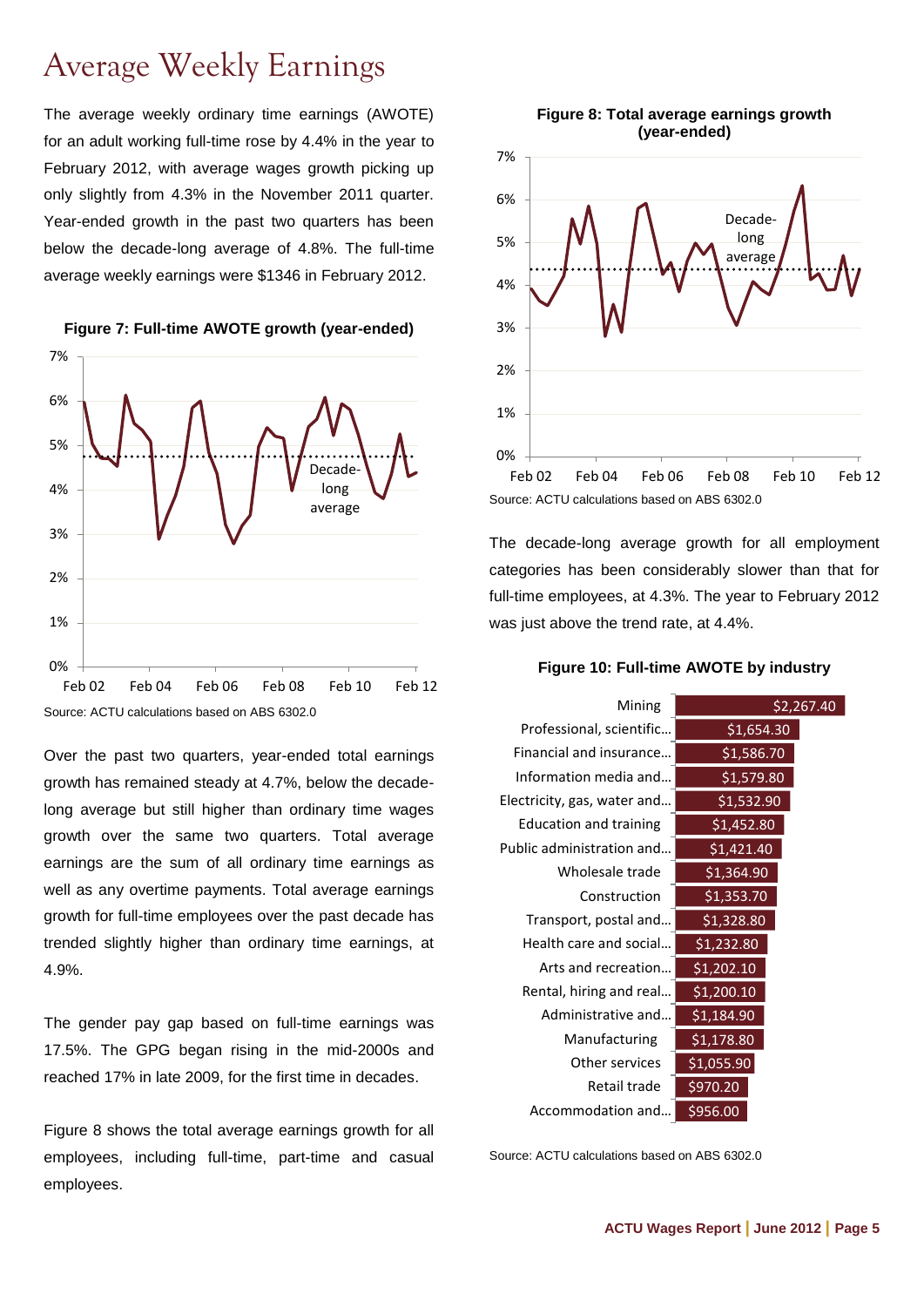Average weekly earnings in the mining industry remain higher than wages in any other industry, at \$2,267.40 per week for full-time workers. The lowest paid industry remained accommodation and food services at only \$956 per week. Average earnings in the mining industry are now nearly 2.4 times the average full-time wage of a worker in food and accommodation services, and nearly 1.7 times average earnings in all industries.

In the 10 years since February 2002, average weekly ordinary time earnings in the public sector have increased from \$936.20 to \$1439.90, representing a 53.8% increase in average nominal wages. Over the same 10 years, average weekly ordinary time earnings in the private sector have increased from \$828.50 to \$1319.80, which represents a 59% increase.





Source: ACTU calculations based on ABS 6302.0. The gap is calculated as 1 minus the ratio of private sector average earnings to public sector average earnings. Feb 02 Feb 04 Feb 06 Feb 08 Feb 10 Feb 12

Although employees in the public sector continue to earn more, on average, than those in the private sector, this gap has narrowed over the years. Whereas public sector employees used to out-earn the private sector by nearly 12%, this gap has now decreased by a third, to around 8%. It should be stressed that this is based on a simple comparison of average earnings, not on a comparison of pay between jobs of equal value.

Once again, the ACT recorded the highest full-time average wages in Australia, just beating out Western Australia.

**Figure 13: Full time AWOTE by State (year-ended)**

| <b>ACT</b> | \$1,554.50 |  |
|------------|------------|--|
| <b>WA</b>  | \$1,526.80 |  |
| NΤ         | \$1,392.70 |  |
| <b>NSW</b> | \$1,336.10 |  |
| Qld        | \$1,322.60 |  |
| Vic        | \$1,312.40 |  |
| SA         | \$1,224.10 |  |
| Tas        | \$1,182.90 |  |
|            |            |  |

Source: ABS 6302.0, trend. \$0.00 \$500.00 \$1,000.00 \$1,500.00 \$2,000.00

NSW has been the worst-performing state over the past 10 years, recording only 48% nominal wages growth for full-time workers (AWOTE) compared to 82% growth in Western Australia. Victoria's position as a high wage state has also slipped in the past decade, from the thirdhighest average wages in February 2002, to only the sixth-highest wages in 2012. By contrast, although Tasmania remains the lowest paid jurisdiction in Australia, its average wages growth over the past 10 years grew by a solid 56%.The Northern Territory has also done well, with wages growth of 69% from February 2002-February 2012. This has seen the NT pay the third highest wages in the country, after starting the decade as the fifth highest-paying jurisdiction.



**Figure 14: Decade-long wages growth by State (FT AWOTE)**

Source: ACTU calculations based on ABS 6302.0, trend.

**ACTU Wages Report | June 2012 | Page 6**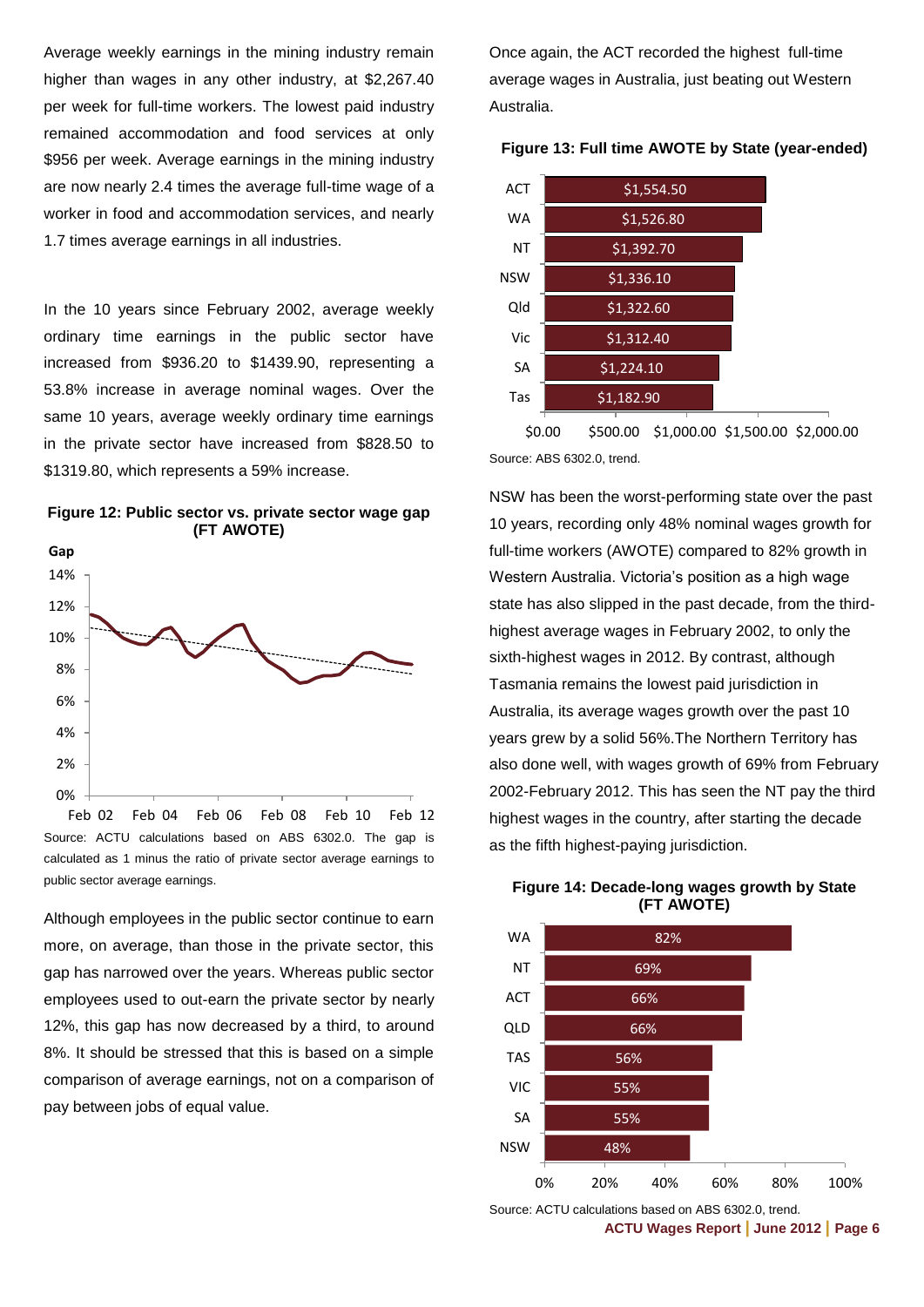## Feature: Median earnings

Most references to typical wage levels refer to the average weekly earnings. These measures refer to the arithmetic mean, which is just the total amount earned by employees, divided by the number of employees. It's an important measure, but it's not ideal for getting a sense of the earnings of the typical worker.

Median earnings are better suited to this purpose. The mean (which is usually just referred to as the 'average') can be increased if some very high income earners receive large pay rises, even if most workers' wages don't change, whereas the median would be unaffected. The median wage is the amount earned by the person in the middle of the distribution – half of all employees earn more than the median, while half earn less.

The quarterly wages data from the ABS don't contain information about the median. However, there are other ABS reports that do have this information, including the yearly *Employee Earnings, Benefits and Trade Union Membership* report (EEBTUM). The latest edition was released on 27 April, using data obtained as part of the labour force survey in August 2011.

The data show that the median earnings for all employees was \$900 per week. In annualised terms, that means that half of all Australian employees earned less than \$46 800 per year. The median rose by 3.4% between August 2010 and August 2011. This figure is for all employees, including part time, casual, and full time workers; it can therefore be affected by a change in the proportion of workers who work full-time.

The median for full-time workers is less affected by change of this sort. The full-time median was \$1100 per week in August 2011, a 5% increase on its 2010 level. This means that half of all full-time workers earned less than \$57 200 per year in 2011 (before taxes). In 2011, the mean (aka average) earnings of full time workers was \$1305 per week, significantly higher than the \$1100 weekly median. [Figure 9](#page-6-0) shows the real (ie. inflation-

adjusted) mean and median earnings of Australian fulltime workers since 1991.



#### <span id="page-6-0"></span>**Figure 9: Real full-time median and mean wages since 1991**

In 1990, median earnings represented 91.5% of the mean; by 2011, this had fallen to 84.3%.

[Figure 10](#page-6-1) shows the full-time earnings of Australian workers by decile. Each decile represents 10 per cent of workers, so someone with earnings at the  $90<sup>th</sup>$  percentile  $(9<sup>th</sup>$  decile) has earnings higher than 90 per cent of workers.

<span id="page-6-1"></span>



Source: ABS 6310

Source: ACTU calculations based on ABS 6310, ABS 6401. The EEBTUM survey was not conducted in 1996; figures for that year are based on a linear interpolation. Mean figures for full-time workers are not available for 1991.